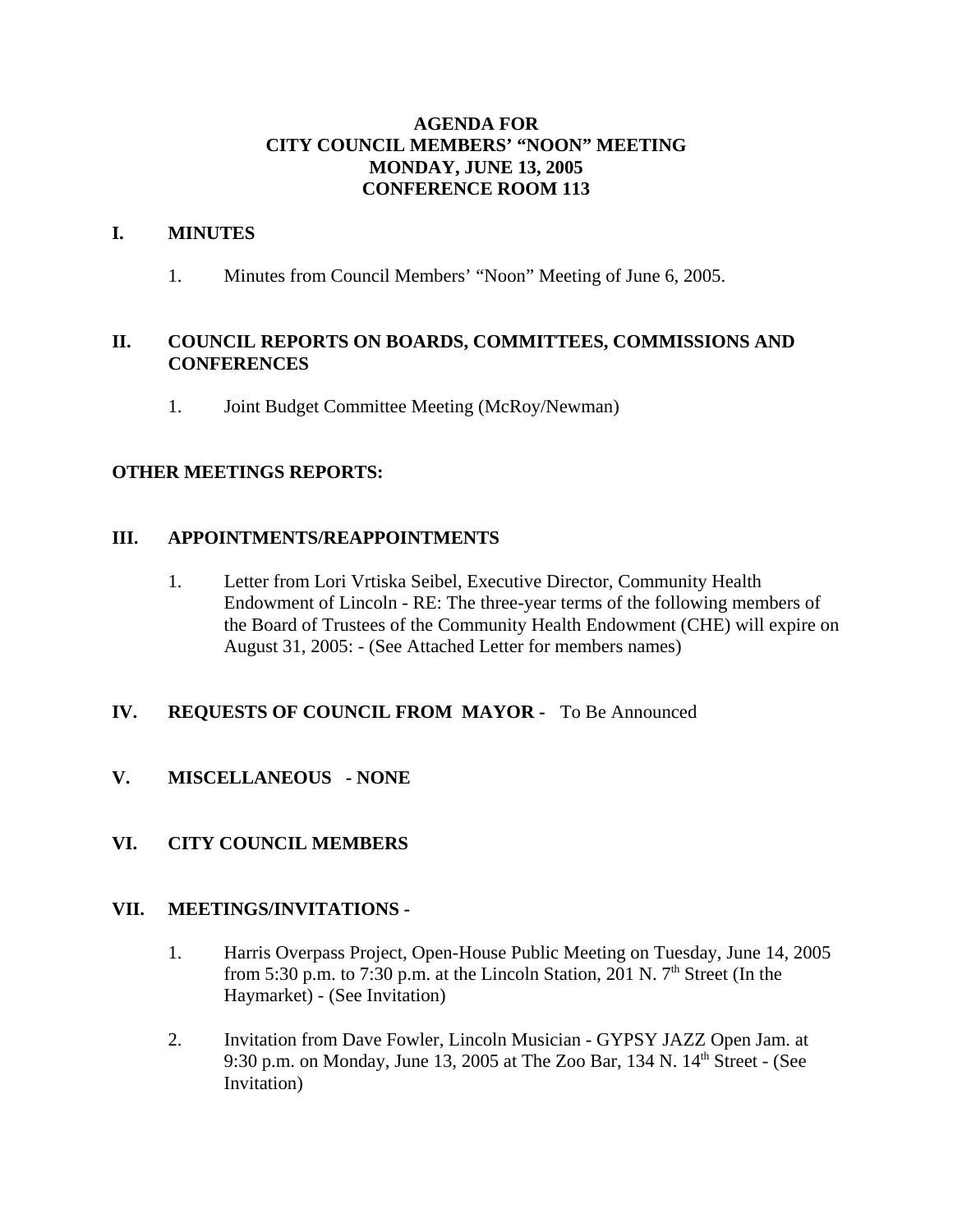- 3. Once again time for the Food Bank of Lincoln's "Annual Campaign Against Hunger". The City-County Drive will be held July 11 through July 22, 2005. Employee BBQ-a fantastic event which raises additional money for the Food Bank. The BBQ scheduled for Friday, July 22, 2005 at PO Pears from 11:30 a.m. to 1:30 p.m. - \$3.00 per person, employees can get a burger or hot dog, sides and soda. -(See Letter)
- 4. Lincoln Partnership for Economic Development is hosting an "Economic Forecast Breakfast" on Tuesday, June 21, 2005 at 7:30 a.m. at The Cornhusker Hotel Ballroom-(Tickets are complimentary) - Please RSVP by Friday, June10th -(See E-Mail Invitation)
- 5. Lincoln Area Agency on Aging LifeLong Living Festival The Class of 50 Something..... on Saturday, June 11, 2005 from 9:00 a.m. to 3:00 p.m. at Abbott Sports Complex, 7600 North 70<sup>th</sup> Street - (See Invitation)
- 6. Join Us for "Bonnets, Breezes and the Belmont Stakes"-A fundraiser for the Nebraska State Fair 1868 Foundation on Saturday, June 11, 2005 at The State Fair Park, Grandstand,  $4<sup>th</sup>$  Floor - 2:00 p.m., Live Racing begins - 5:00 p.m., Belmont Stakes - \$25.00 per person - Please RSVP - (See Invitation)

#### **VIII. ADJOURNMENT**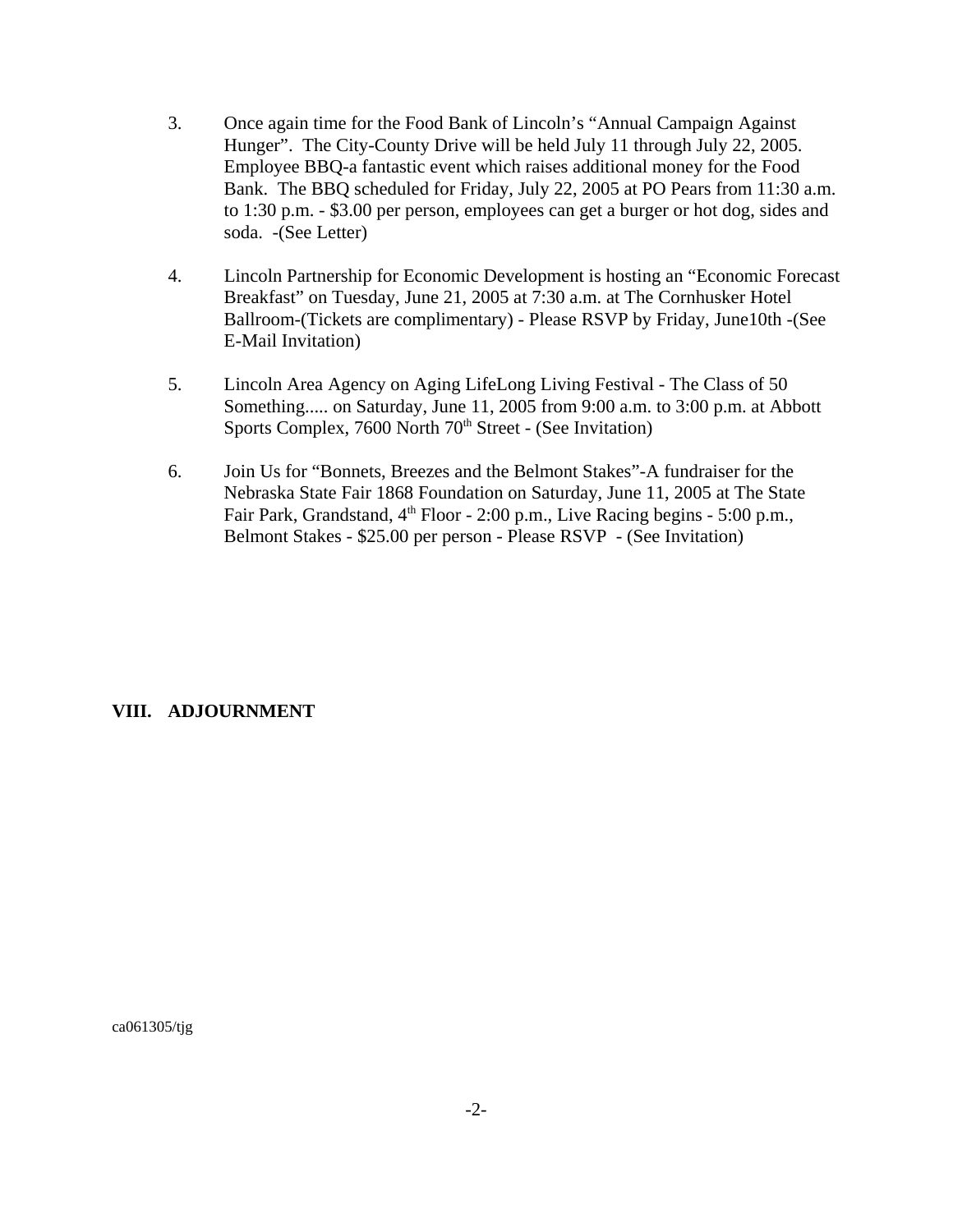Community Health Endowment

**IELENER** 

 $JUN$   $0$   $8$   $2905$ **GITY COLINE H** 

June 7; 2005

Coleen Seng, Mayor City of Lincoln 555 So. 10<sup>th</sup> Street Lincoln, NE 68510

Dear Mayor Seng:

The purpose of this letter is to remind you that the three-year terms of the following members of the Board of Trustees of the Community Health Endowment (CHE) will expire on August 31, 2005.

| Name           | <b>Current Position</b>                                    |
|----------------|------------------------------------------------------------|
| Clay F. Smith  | Treasurer; Chair, Finance/Investment Committee             |
| Helen Boosalis | Member Funding Committée                                   |
| Helen Meeks    | Member, Funding Committee                                  |
| Mike Alesio    | Past President; Member, Administration& Funding Committees |

Mr. Smith, Ms. Boosalis, and Mr. Alesio have completed two, three-year terms, the maximum allowed by city ordinance. Ms. Meeks, who has completed one, three-year term, is eligible to be re-appointed, at your discretion and with City Council confirmation, to serve an additional three-year term. For your information, Ms. Meeks has indicated to me that she would be pleased to accept a mayoral appointment to serve an additional, three-year term.

We respectfully request that new appointments to the CHE Board of Trustees be made by August 15, 2005. At your request, we would be happy to assist you in the selection process by providing recommendations for potential Trustee appointments.

If I can be of any other assistance to you or your staff in the appointment process, please do not hesitate to contact me. Thank you for your attention to this matter and for your commitment to CHE.

Sincerely,

Eori Vrtiska Seibel⊹ **Executive Director** 

**Board of Trustees CC** Members of the City Council Dana Roper, City Attorney

P.O.Box 81309 Lincoln, NE 68501 www.CHELincoln.org © 402.436.5516 Fax 402.436.4128

A MUNICIPAL FUND OF THE CITY OF LINCOLN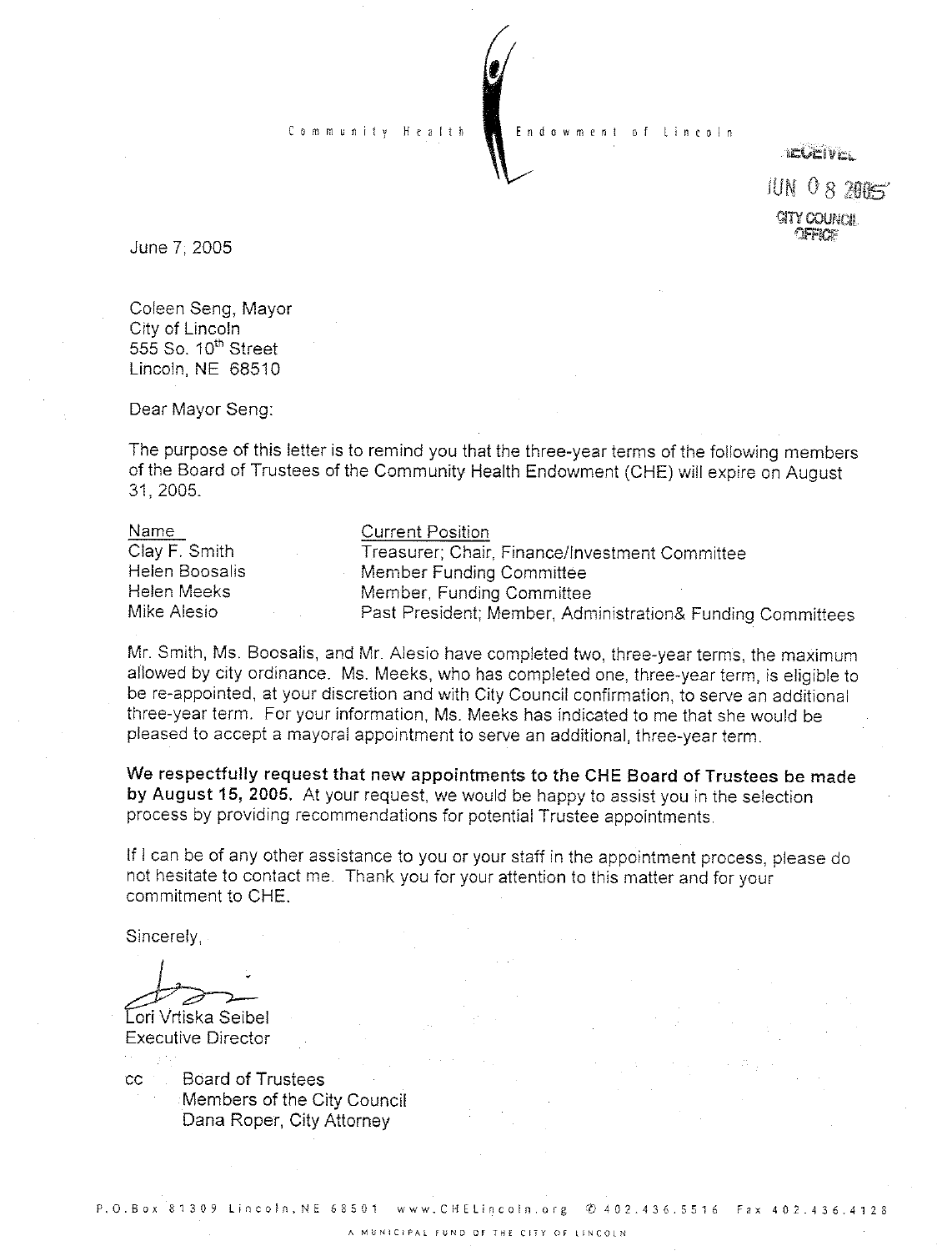## **MINUTES CITY COUNCIL MEMBERS' "NOON" MEETING MONDAY, JUNE 13, 2005** *CONFERENCE ROOM 113*

*Council Members Present:* Ken Svoboda, Chair; Patte Newman, Vice-Chair; Jon Camp, Robin Eschliman, Dan Marvin, Annette McRoy; ABSENT: Jonathan Cook

*Others Present:* Mark Bowen (arrived late), Ann Harrell, Rick Hoppe, Mayor's Office; Dana Roper, City Attorney's Office; Joan Ray, Council Staff; Deena Winters, Lincoln *Journal Star* representative.

## **I. MINUTES**

.

1. Minutes from Council Members' "Noon" Meeting of June 6, 2005.

Chair Ken Svoboda, by acclimation of the Chair, unless a Council Member had an objection, approved the minutes. No objections were offered, thus the minutes were approved as presented.

# **II. COUNCIL REPORTS ON BOARDS, COMMITTEES, COMMISSIONS AND CONFERENCES** -

1. JOINT BUDGET COMMITTEE (McRoy/Newman) Ms. McRoy reported that the budget book from this 3-hour meeting was in her office if anyone wanted to look at it. She noted that there was not enough money for all the requests JBC had received.

Mr. Svoboda stated that he is on the Willard Center Board and, apparently, their funds were cut a bit by United Way. They had asked if JBC would be cutting the City's funding respectively. Mr. Svoboda had answered that he was not on the Committee. Ms. McRoy stated that there was a less than 3% increase across the board in funding. Ms. McRoy explained that the Committee's recommendations will come before each individual board for approval

2. RTSD - Mr. Svoboda noted that, so he would not have to hold this report over for a week, he would report on this mornining's RTSD meeting. He stated that they had elected officers. Deb Schorr will remain as the Chair; Mr. Svoboda would remain as Vice-Chair; Bob Workman was elected Secretary.

They had approved the '05-'06 Budget and CIP. There were not a lot of changes to those. It had included all of the projects currently under discussion, including the Southwest  $40<sup>th</sup>$  Over Pass. There had also been a Southwest  $40<sup>th</sup>$  Street update. The numbers have changed only a little bit - originally it had been a 4.7 million dollar project and now it has escalated to a 5.3 million dollar project. This difference was based on the fact that the 4.7 million was for a theoretical bridge. The actual sum will include, not just the two lane bridge, but the pedestrian walkways and lighting and all the things for which the railroad and it's entities typically do not pay.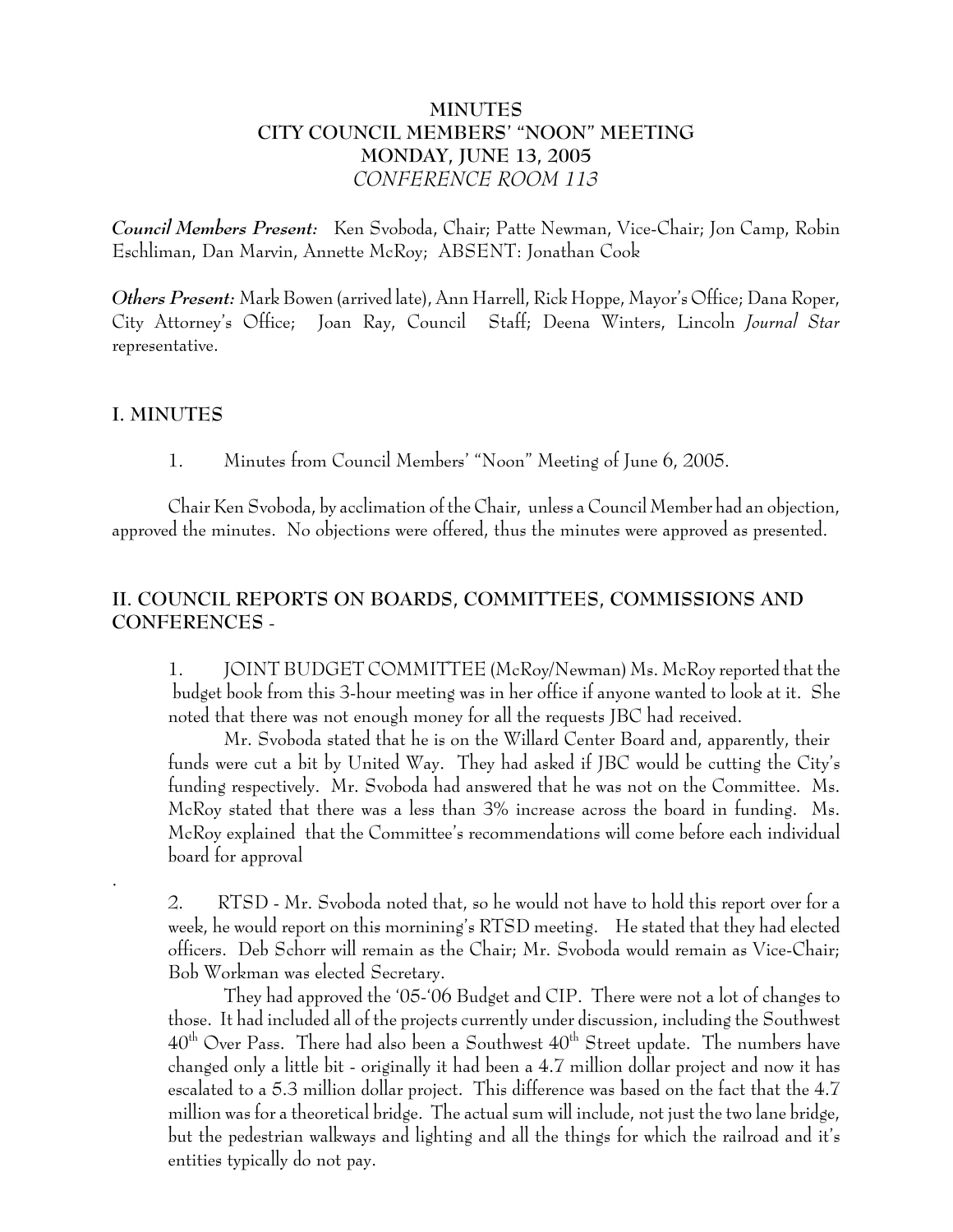At this point, the project does not include any City money. The City money will come in at about a \$6,000,000 investment when it comes to the City for approval. This money would pay for the approaches and the help on the replacement of the bridge.

OTHER MEETINGS: Mr. Camp reported that he had attended the LPED Meeting last week. He reported that Council Members should all have received their invitations to the Breakfast scheduled for the 21<sup>st</sup>. He encouraged Council Members to attend. [All Council Members had affirmed their attendance and Council Office had RSVP'd for each Member]

**III. APPOINTMENTS/REAPPOINTMENTS** - Mr. Hoppe indicated that there were no additions since last week's presentation.

**IV. REQUESTS OF COUNCIL FROM MAYOR -** Mr. Bowen did not arrive until the meeting was near adjournment. Ms. Harrell noted that he would catch up with Council Members later in the week if he had issues to bring forward.

## **V. MISCELLANEOUS - (From Addendum)**

Council Members made several disclosures regarding their former affiliations with local businesses, none of which would be of concern to the State Accountability and Disclosure Office.

Mr. Marvin noted at this time that he had met with Ms. Elaine Hammer to discuss the bridge over 27th Street. It appears that the project is moving forward with a good chance for Federal dollars and a good chance for TIF dollars available to help with the bridge construction. They were hoping for support from City Council Members. Mr. Svoboda asked if this were the Pedestrian Bridge over Apple - the Old Railroad line? Mr. Marvin indicated that it was.

1. Discussion regarding Robin Eschliman's request to have her name & Council office number in Lincoln's Alltel telephone book - cost \$6.00 per month/\$72.00 per year; and would other Council Members want a listing. Is Council to pay? Discussion ensued with a final decision being made to have the issue taken up at the '05-'06 budget discussions under Council Office expenditures. This discussion would include whether or not the City would make payment for all or any Council Members who wished to have such a listing.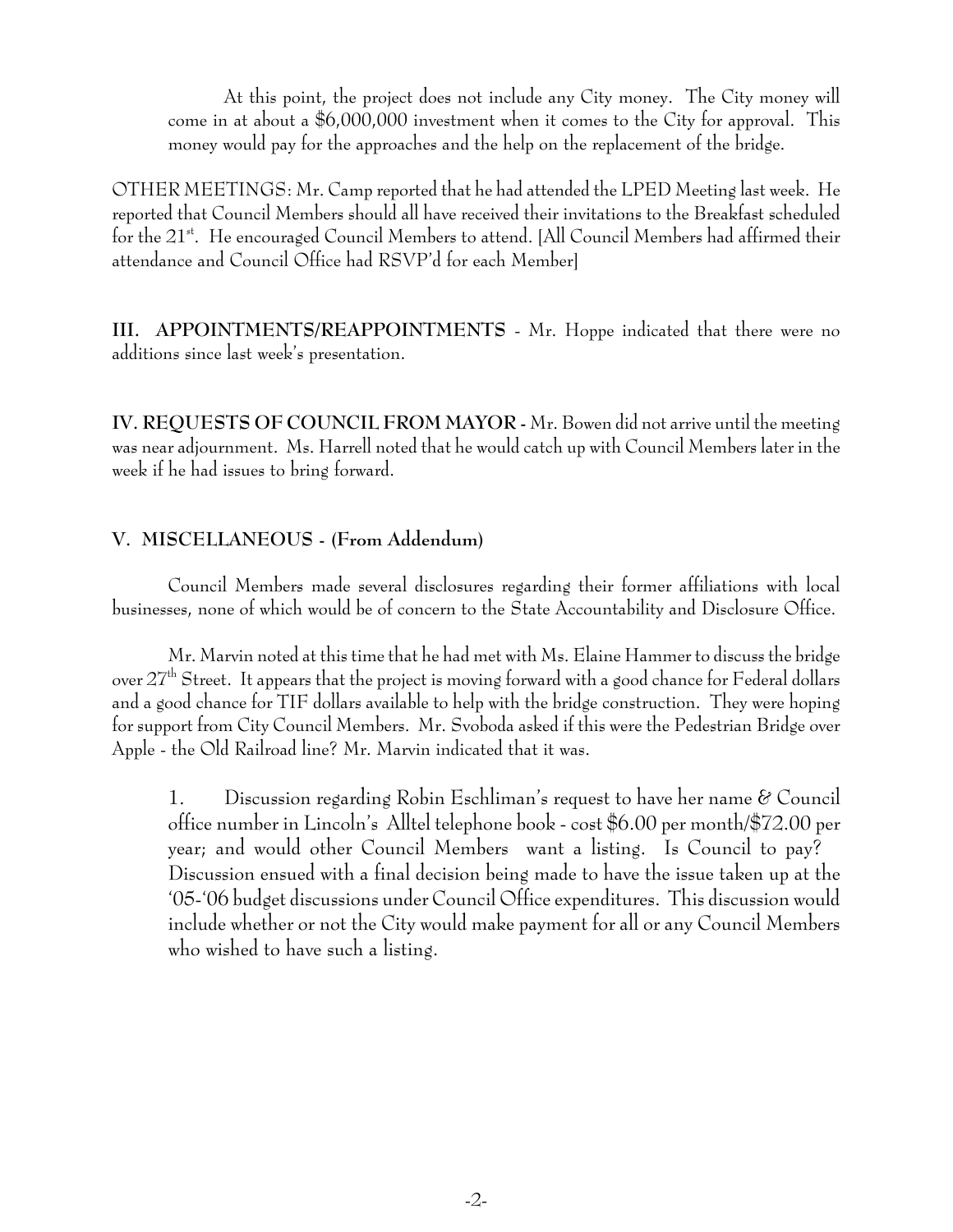#### **VI. CITY COUNCIL MEMBERS**

### **JON CAMP** - No Further Comments

**JONATHAN COOK** - Absent

**ROBIN ESCHLIMAN** - No Further Comments

**DAN MARVIN** - Mr. Marvin stated that he would request the presenters at next week's pre-Council on the Chamber's Growth Report, to make a short presentation in order to allow the majority of time to be allotted for the Question and Answer portion of the presentation. Mr. Svoboda stated that he would contact Mr. Bohrer and request less presentation and more time for comments. Mr. Marvin offered to send his list of questions to Mr. Bohrer if that would help in the formulation of the presentation. Mr. Svoboda felt that was a good idea and encouraged all of the Council Members to forward their questions to Mr. Bohrer so that the Council's concerns would be certain to be addressed. Everyone agreed to this plan.

**ANNETTE McROY** - No Further Comments

**PATTE NEWMAN** - No Further Comments

**KEN SVOBODA** - Mr. Svoboda noted that Mr. Bowen had been working on setting up a Joint meeting with the Omaha City Council. Mr. Svoboda stated that he had sent a letter last week to Dan Welch, the new Chair of the Omaha City Council, wherein he had expressed Lincoln's interest in getting back together at a joint meeting, hopefully, sometime this summer. Mr. Svoboda had not heard back from him yet, but when they had met and talked at a couple of social events, Mr. Welch had been more than happy to continue that relationship between the two cities in building.

Mr. Svoboda noted that since it is Lincoln's turn to host, he had called the University of Nebraska and talked with Michele Waite, requesting use of the Skyboxes for the meeting. She had indicated that if the meeting schedule could be worked around UN-L's football schedules, she would be more than happy to try to accommodate and coordinate that.

Mr. Svoboda hoped that the Joint Meeting could be scheduled in July, noting that if the Skyboxes were to be utilized, a time prior to August/September would be best. Ms. McRoy pointed out that the City had a certain number of days allotted for their use at the Salt Dog's Conference Center. Ms. Harrell asserted that that was correct. Mr. Svoboda felt that would be good back-up plan if the Skyboxes were not available.

Mr. Svoboda acknowledged that Mark usually is responsible for setting these meetings up, but that he just wanted to offer his own input with the thought that Council is willing to move forward with this plan, if, indeed, that is what all of the Council Members would like to do. He did note that there had been no heat in the Salt Dog's Conference area the last time they had held a meeting there. The University had assured Mr. Svoboda that they would work with the City to scheedule tours of the facility at Memorial Stadium should anyone be interested in that.

Mr. Camp also offered the Haymarket Loft as an option as well.